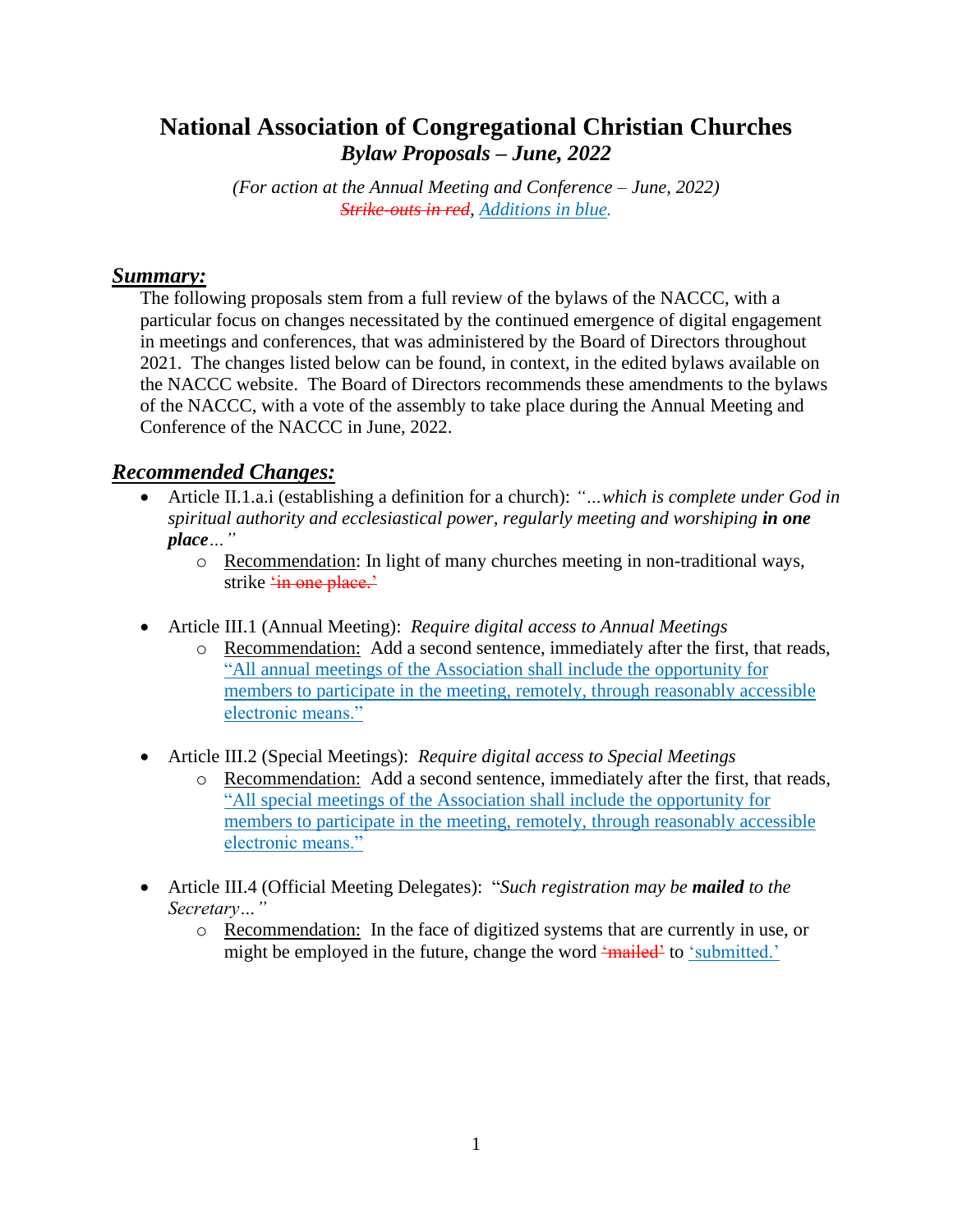- Article III.4 (Official Meeting Delegates): *Eliminate options for proxy representation.*
	- o Recommendation: In light of the digital options now available for participation in meetings of the NACCC, remove the existing option of proxy representation and rewrite Article III, section 4, as follows (underlined sections to be added, strikeouts to be removed).
		- *Official Meeting Delegates. Each active member Church of the NACCC shall select a member of that church to serve as an Official Meeting Delegate, chosen in such manner as the Church may determine, to represent said church at meetings of the NACCC. The church shall provide credentials for such delegate, certified by a proper officer of the Church, to be included with the registration forms and fees for each meeting the delegate is to attend. Such registration may be mailed submitted to the Secretary not less than ten (10) days preceding the first day of the meeting, or may be presented in person at the registration desk on the first day of the meeting. A person may act as the Official Meeting Delegate for more than one (1) Church but not more than a total of three (3) Churches, except that any minister of a yoked parish may represent all those Churches which the minister serves. All Official Meeting Delegates and alternate delegates shall have equal privileges of debate and in making motions or otherwise bringing matters before a meeting.*
- Article IV.1.a (number of members on the Board of Directors): *"The affairs of the NACCC shall be managed by a Board of Directors consisting of <i>nine* (9) persons ..."
	- o Recommendation: With the Foundation representative being removed (recommendation from legal counsel that the Foundation should not be formally represented in NACCC leadership), change this number from  $\frac{9 \text{ (nine)}}{9 \text{ (eighth)}}$ .
- Article IV.1.a.iii (Foundation representation on the Board of Directors)
	- o Recommendation: Per the recommendation of legal counsel, remove this section from the bylaws.
- Article IV.4.a (annual meetings of the Board of Directors): *"The annual meeting of the Board of Directors shall be held during the annual meeting of the active members of the NACCC…*
	- o Recommendation: Given the current practice for these meetings (often before and after the Annual Meeting of the NACCC), change this line to read, "during the Annual Meeting and Conference of the NACCC…"
- Article IV.4.b (calling special meetings of the Board of Directors): *"Special meetings of the Board of Directors may be called by the Vice-Moderator or by any two Directors…"*
	- o Recommendation: While the Vice-Moderator typically serves as the chair of the Board of Directors, this is not necessarily required to be the case. Thus, change 'Vice-Moderator' to read 'Chair of the Board of Directors.'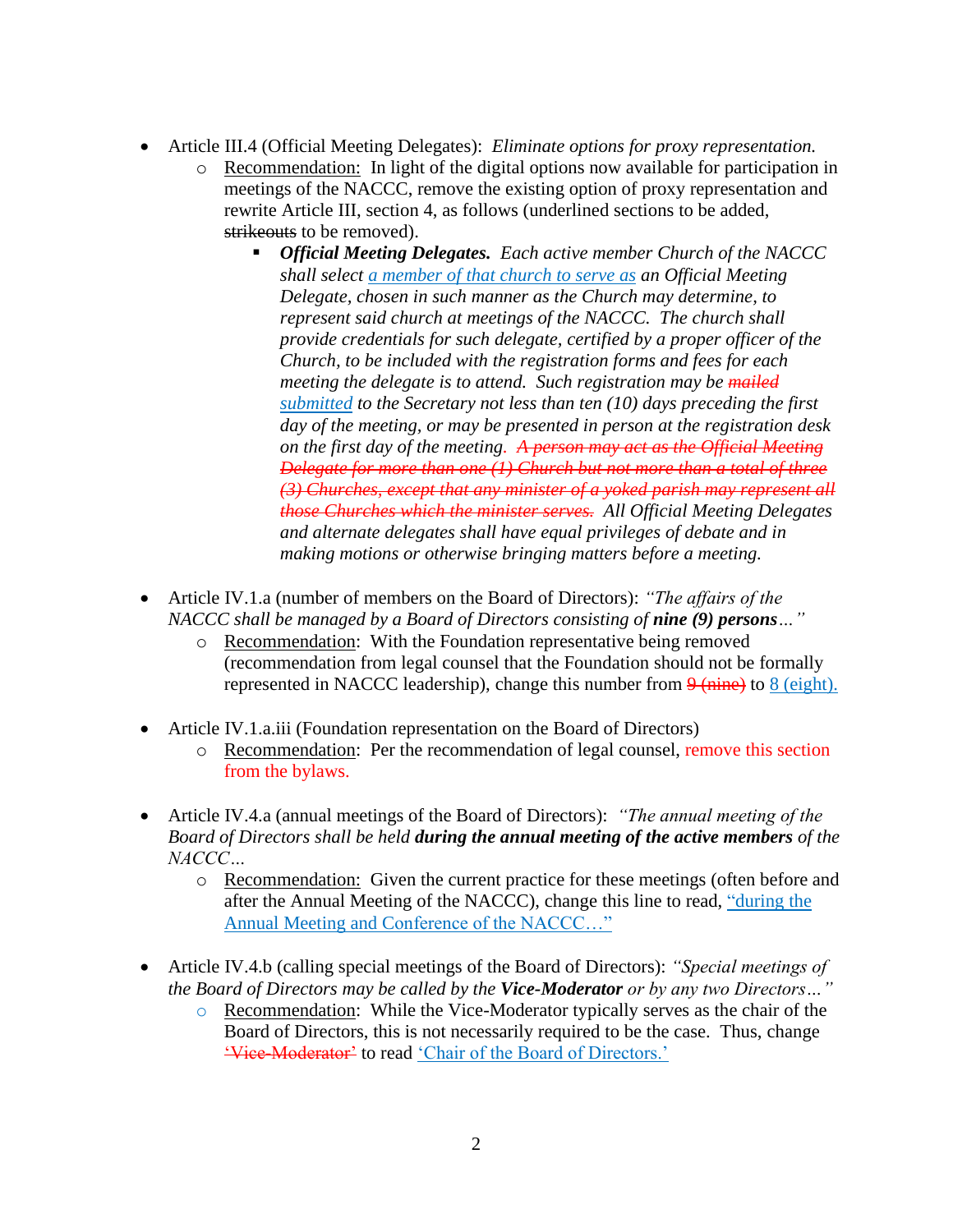- Article IV.4.c (digital meeting participation for the Board of Directors)
	- o Recommendation: Digital participation in all meetings is to be covered in a new article that will be added to the bylaws (see 'Added Article' on page 5 of this summary). For this reason, remove this section from the bylaws.
- Article IV.5 (establishing a quorum for meetings of the Board of Directors): *"Except as may be otherwise specifically provided by statute or by the Articles of Incorporation or by these bylaws, the presence of six (6) of the directors shall constitute a quorum…"*
	- o Recommendation: Based on change to a total membership of 8 (Article IV.1.a), change this number to 5.
- Article V.1.a.ii (non-voting members of the Leadership Council): *"Members with voice, but not vote, include a liaison from the Board of Governors…"*
	- o Recommendation: Per the recommendation of legal counsel (see notes on Article IV.1.a, above), remove this line from the bylaws.
- Article V.4 (annual meetings of the Leadership Council)
	- o Recommendation: As in the case of the Board of Directors (Article IV.4.a), change this line to read, "The annual meeting of the Leadership Council shall be held during the Annual Meeting and Conference of the NACCC..."
- Article VI.4 (Secretary): *Missing period in the second sentence…*
	- o Recommendation: "The Secretary shall be elected at the annual meeting of the NACCC by the active members of the NACCC."
- Article VII.1.b (Ministry Council members and terms): *Clarify term-limits for those serving on Ministry Councils.*
	- o Recommendation: Change the second sentence of this subsection to read, "After six seven consecutive years on a Ministry Council, including time spent filling an unexpired term, a person must wait a minimum of one year before being eligible to serve on that Ministry Council again."
- Article VII.1.d.iii (Ministry Council names and purpose): *Fix Typo*
	- o Recommendation: "4) supporting ongoing communication with state and regional s associations…"
- Article VII.3.f (Nomination slate): *"The Nominating Committee shall accept the two nominees from each Ministry Council to serve on the Leadership Council and a nominee from the Congregational Foundation to serve on the Board of Directors…"*
	- o Recommendation: Due to the elimination of a Foundation representative on the Board of Directors, remove the related portion of this line.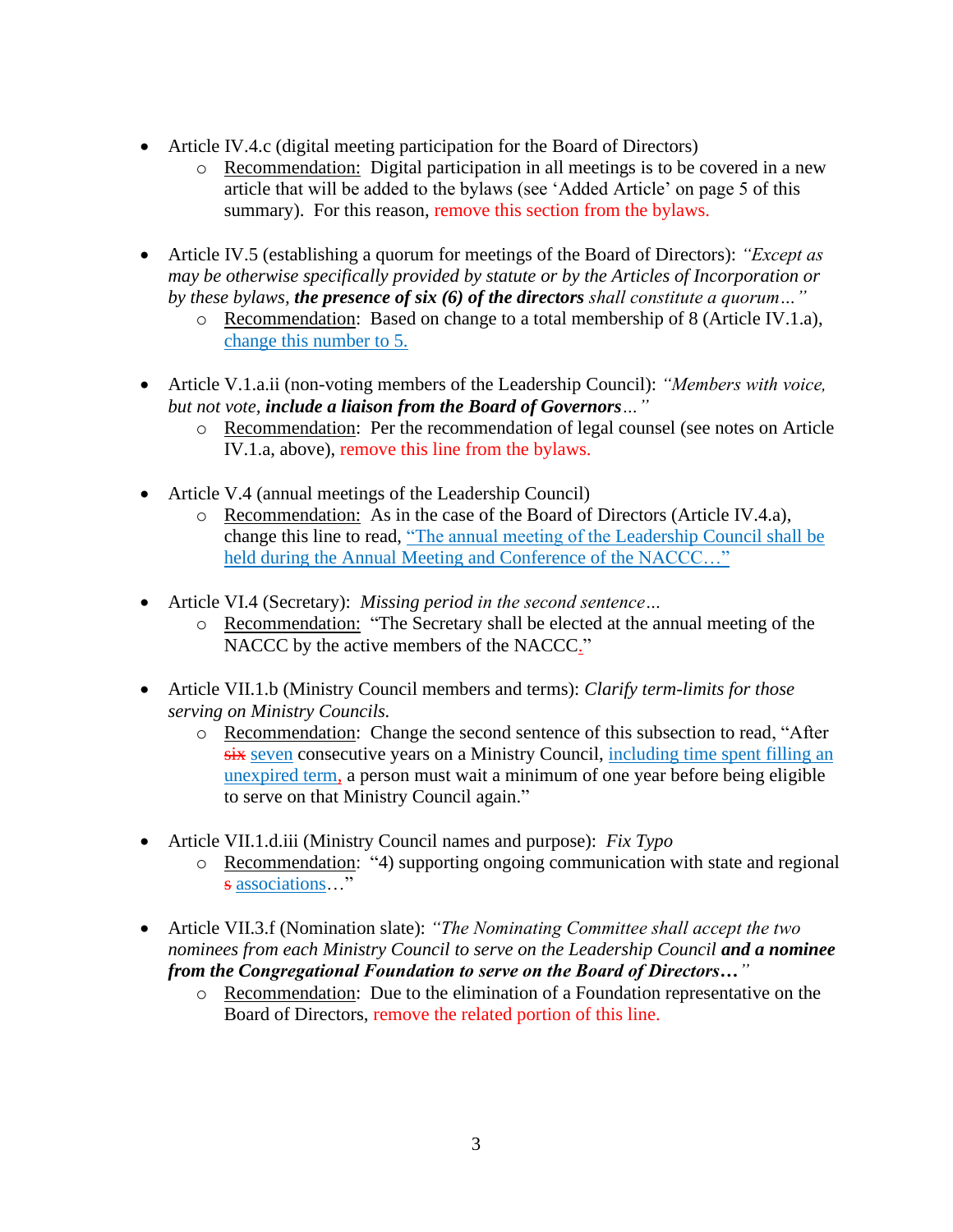- Article VII.3.g (nominations): *"…nominations for any elective office may be made from the floor of the meeting…"*
	- o Like that of VII.3.b, change the second sentence of this section to read, "Nominations for any elective office may be made from the registered delegates, alternates, or attendees of the meeting…"
- Article VII.3.g (nominations): *"The Moderator shall, in every instance call for such nominations from the floor…"*
	- o Recommendation: Change to, "The Moderator shall, in every instance call for such nominations from the delegates, alternates or attendees present."
- Article VII.3 (Nominating Committee; Nominations and Elections): *Pattern Nominating Committee Nominations after that of Ministry Council representatives on the Leadership Council, with nominations coming from the Board of Directors in consultation with the Leadership Council. The full article VII.3, including notes indicated above, would read as follows…*
	- **3. Nominating Committee; Nominations and Elections.**
		- a. There shall be a Nominating Committee that shall operate under the direction of the Board of Directors. The Board of Directors shall oversee the work of the Nominating Committee in consultation with the Leadership Council.
		- b. A Nominating Committee shall consist of six (6) members, two of whom shall be elected at each annual meeting of the NACCC. Nominations for the Nominating Committee will come from the floor at the annual meeting of the NACCC the Board of Directors with the consultation and consent of the Leadership Council, which shall not be unreasonably withheld. Members of the Nominating Committee shall be members of active member Churches. Each member shall serve from the adjournment of the meeting at which they are elected until the adjournment of the third annual meeting following the meeting at which they are elected.
		- c. Nominations for members of the Nominating Committee shall be complete on the day preceding the vote upon their election which shall be by written ballot, except that, in case there are only the required numbers of nominees, they may be elected by a voice vote on the day of nomination. A plurality shall be considered sufficient to elect.
		- c. Any person accepting nomination and election to the Nominating Committee, shall, by that acceptance, be ineligible, while serving on the Committee, for nomination to any NACCC office for which the Committee makes nominations.
		- d. Any person serving an elected role in the NACCC shall be ineligible for nomination and election to concurrent service on the Nominating Committee.
		- e. The Nominating Committee shall present a complete slate of officers and the required number of persons for the Leadership Council, Board of Directors of the Corporation, Ministry Councils, Nominating Committee and Annual Meeting and Conference Committee, to be voted upon at each annual meeting during which they shall serve. The Nominating Committee shall accept the two nominees from each Ministry Council to serve on the Leadership Council and a nomine from the Congregational Foundation to Serve on the Board of Directors the two nominees from the Board of Directors to serve on the Nominating Committee, and incorporate such nominees in their report.